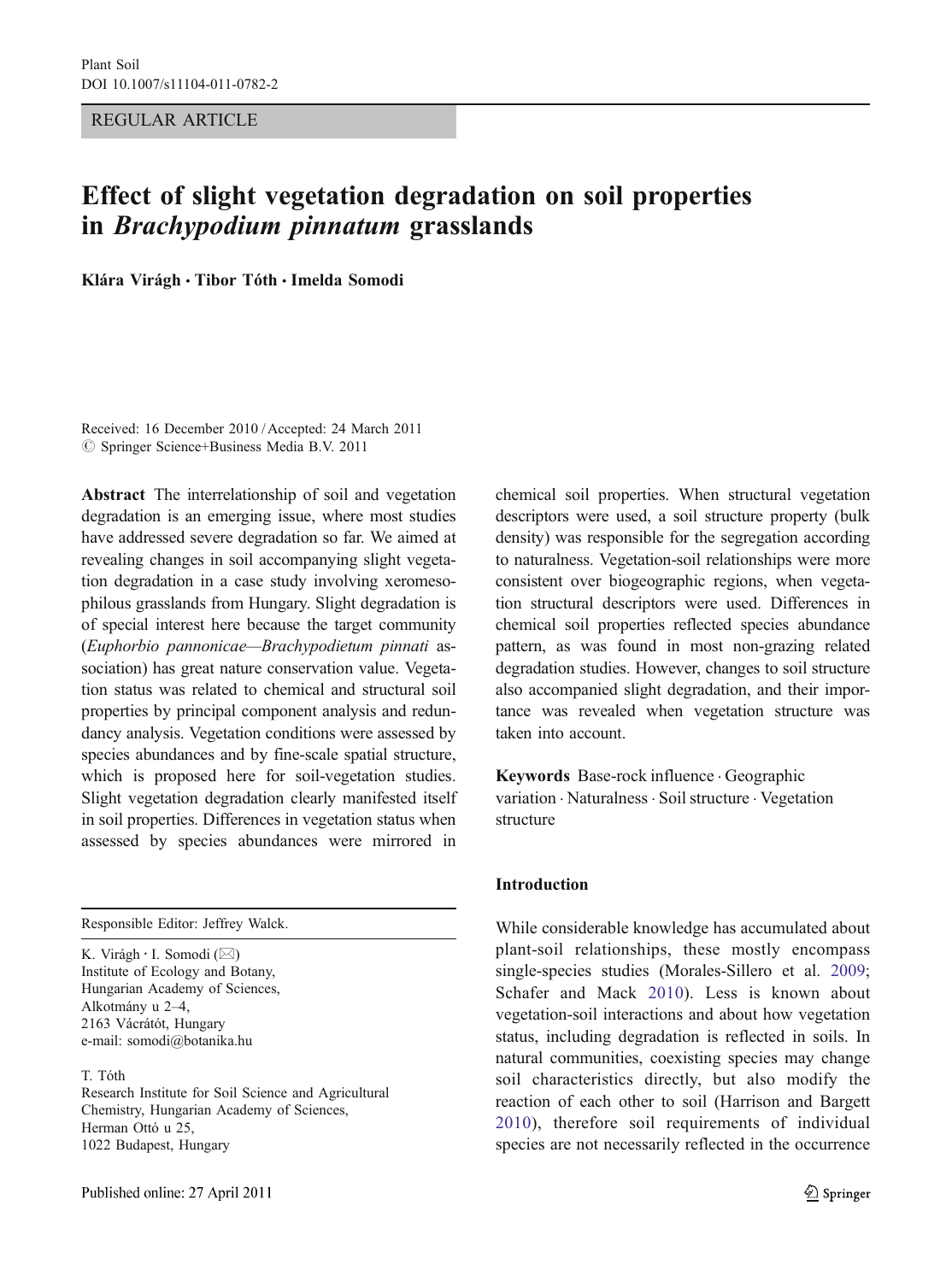pattern within the community. Ample expert knowledge has accumulated about vegetation-soil relationships (Goodall [1989](#page-9-0)–2005), but quantitative studies are relatively rare (Elberling et al. [2008](#page-9-0)). It appears, however, that soil conditions do not only vary with species composition or plant associations. Elberling et al. ([2008\)](#page-9-0) have found the variation within a plant community may be as large as among communities. Such variation is possibly due to the different status of the communities within the vegetation dynamics process.

Currently, studying the effects of human use and disturbance on soil and vegetation simultaneously is receiving increased attention, since many of the Earth's ecosystems are threatened by intensification of use. Most authors reported significant differences in soil properties under vegetation disturbed to various degrees in several aspects including chemistry and physical attributes as well (Critchley et al. [2002](#page-9-0); Müller et al. [2004](#page-10-0); Myklestad [2004](#page-10-0); Li et al. [2009](#page-9-0)). On the contrary, Lindell et al. ([2010\)](#page-9-0) found no differences in the characteristics of soils under native vegetation versus agricultural use. However, in most of these studies degradation was studied in its severe form. An exception is Cheng et al. [\(2007](#page-9-0)), who studied a full degradation gradient and also found differences in soil conditions typical to slight and severe degradation.

The conclusion of soil-vegetation studies regarding degradation may differ for a number of reasons. A major reason is surely the source of disturbance. A less obvious reason is the type of vegetation assessment. Early detection of slight degradation requires sensitive vegetation assessment, which might be the reason why severe degradation has been typically considered so far in soil-vegetation studies. Vegetation is typically characterised by species richness in soil-vegetation studies for generality and simplicity (Amorim and Batalha [2008;](#page-8-0) Pohl et al. [2009](#page-10-0); Laurance et al. [2010\)](#page-9-0). However, increasing number of studies have provided evidence that community responses to disturbances or degradation manifest less in changes of local species richness and more in changes in the structure, the fine-scale spatial complexity of the community (Campetella et al. [2004](#page-9-0); Standovár et al. [2006](#page-10-0); Virágh et al. [2008\)](#page-10-0). Another reason, why conclusions can differ is, that vegetationsoil relationships often vary with geographical regions (Gough et al. [2000;](#page-9-0) Hájková et al. [2007;](#page-9-0) van Dobben and de Vries [2010](#page-10-0)). Even if the relationship would be comparable over regions, change in the species composition due to biogeographic reasons can mask this. Therefore, using species abundances as a mean to capture vegetation complexity in relation to soil, which is widespread nowadays (e.g. Somodi and Botta-Dukát [2004](#page-10-0); Costa et al. [2005;](#page-9-0) Li et al. [2008\)](#page-9-0), may lead to ambiguous results if the study is conducted over biogeographic regions or broad management regimes (e.g. Myklestad [2004\)](#page-10-0). Changes in descriptors of vegetation structure are potentially more predictable than species composition, and therefore, it is a promising way to overcome such difficulties (Romme et al. [2009;](#page-10-0) Walker et al. [2010\)](#page-10-0). A useful family of diversity-related, multiscale functions for quantifying vegetation structure and keeping most of its complexity has been introduced by Juhász-Nagy (Juhász-Nagy [1976](#page-9-0), [1984,](#page-9-0) [1993](#page-9-0); Bartha et al. [1998](#page-8-0)). These functions and related measures are capable of characterising the co-occurrence pattern of species at multiple scales, which allows assessing the studied vegetation in its full complexity.

There is a special interest in the naturalness of Brachypodium pinnatum dominated grasslands in Hungary. Although, the increasing dominance of B. pinnatum poses a threat to biodiversity in the Atlantic region of Europe (Bobbink and Willems [1987](#page-8-0), [1992\)](#page-8-0), in semiarid areas of the continent such as in Hungary, Brachypodium grasslands are remnants of the native wooded steppe vegetation. As the native wooded steppe has been largely removed by agriculture, such remnants are considered to be vulnerable. They are characterized by high species richness (45–50 species in 4  $m<sup>2</sup>$  quadrats, Horváth [2010\)](#page-9-0) and contain numerous elements of the former oak woodland (e.g. Campanula persicifolia, Tanacetum corymbosum, Peucedanum cervaria); thus they have great nature conservation value (Fekete et al. [1998\)](#page-9-0). Brachypodium grasslands in Hungary belong to the grassland component of wooded steppe (Euphorbio pannonicae— Brachypodietum pinnati association, Horváth [2010\)](#page-9-0), and typically occur on the north and north-east facing hillsides, at about  $35^{\circ}$  steep slopes, at  $150-300$  m above sea level. For further detailes of floristic composition and habitat conditions of this grassland community see Horváth ([2010\)](#page-9-0). Nomenclature follows Tutin et al. [\(2001](#page-10-0)).

The first aim of this study was to explore whether and how slight vegetation degradation appears in soil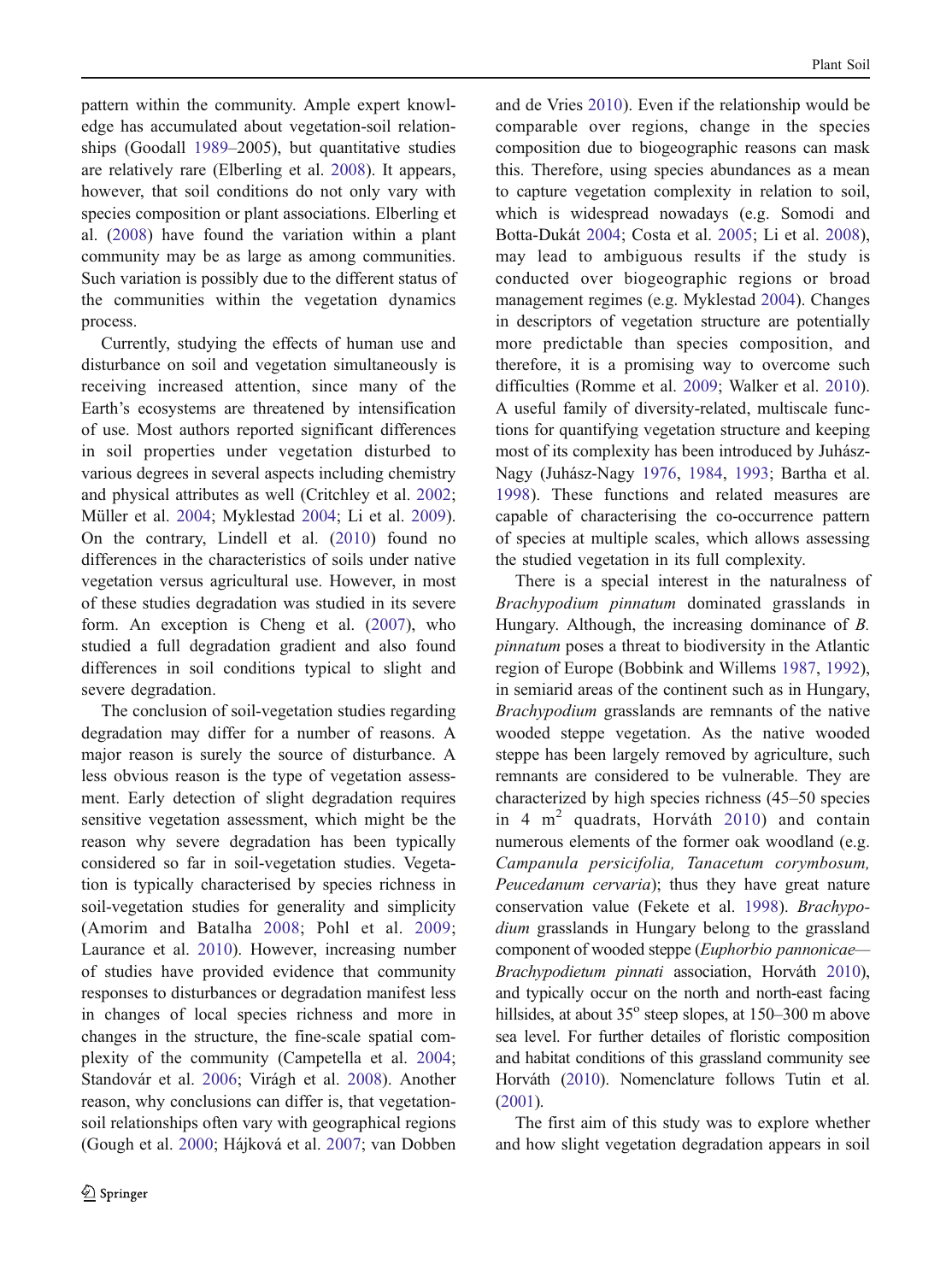characteristics of these grasslands. To assist this aim we formulated the following questions:

- (1) Can the compositional differentiation of samples from different vegetation conditions (degraded, undistrubed) be coupled with specific soil patterns?
- (2) Is there a difference in the generality of soilvegetation relationships whether vegetation is characterised by abundance relationships or finescale structure?
- (3) Does the level of site influence of these relationships differ with the type of vegetation assessment?

## Material and methods

## Sampling

12 natural and 12 degraded stands of Brachypodium grasslands were sampled. To provide more general results these samples originated from two geographic regions within Hungary (Mezőföld N47°6′15″, E18°32′ 0″; Gödöllő-hills, N47°32′29″, E19°21′41″). While the community remains the same, distinct biogeographic differences make the actual species composition of the stands in the different regions slightly different. Sampled stands were selected a priori so as to represent the natural and slightly degraded status, however they were similar in every other aspects as much as possible including the association they belong to. Natural stands sampled were located within nature preserves, were surrounded by natural vegetation and therefore were subject to natural disturbances only. In the past, more than 30 years ago, all the sampled grasslands (both now degraded and natural) from the region of Mezőföld were moderately grazed. No major past disturbances to natural stands are known from the other region. Degraded stands in both locations have been subjected and are still exposed to occasional human disturbance (including fire, trampling, moto-cross, planting of electricity pillars). Nevertheless, the occurrence of these disturbances is sporadic; therefore they do not change the main character of the vegetation. Degraded stands, as a contrast to natural ones, are surrounded by arable fields or by strongly degraded vegetation, which again influence the target vegetation. The difference between degraded and natural stands regarding vegetation is yet subtle, both kinds of stands can still be considered

exemplars of the Euphorbio pannonicae—Brachypodietum pinnati association. Differences do not appear either in species richness or diversity. Stands of different status here mainly differ in their physiognomy, e.g. some tall, ruderal dicots are present in degraded stands (Solidago gigantea, Ononis spinosa, Stenactis annua, Erigeron annuus and Artemisia vulgaris) and in their within-stand spatial heterogeneity, i.e. spatial organisation and structure (Virágh et al. [2008](#page-10-0)). Dynamic processes are slow in these communities; thus they can be considered dynamically stable at the decadescale (Virágh et al. [2008](#page-10-0)).

## Vegetation data

Vegetation sampling was carried out at the beginning of July according to the standard sampling protocol optimised for collecting data for information statistical analysis (see also Virágh et al. [2008\)](#page-10-0). Natural stands were sampled in 2004, degraded ones in 2005. Soil analysis was carried out in 2008. In general, sampling in different years can influence vegetation comparisons, but the status of the grasslands studied here has been shown to be stable at the decade scale (Virágh et al. [2008\)](#page-10-0). Namely, they were found to fluctuate in terms of species composition and structure in distinct regions according to degradation status; therefore we can assume that sampling dates do not influence our analyses.

Presence of rooted species were recorded in 25 cm<sup>2</sup> contiguous microquadrats along a 52 m long circular transect in each sample stand. Abundance of each species was quantified by the frequency of their individuals recorded in 1040 units of microquadrats along this transect. In the present analyses of abundance data, however, only those species were included which were more frequent than 0.01 when taking all stands into account. Spatial structures of the vegetation stands were described by two of Juhász-Nagy's information statistical functions: compositional diversity (FD) and associatum (As). Compositional diversity is the Shannon diversity of the frequency distribution of species combinations. Associatum (As) is an information theory measure that describes the overall multi-species spatial dependence within the community. Both functions are calculated at a series of scales by merging microquadrats hierarchically; thus they synthesise the complexity of within-stand coexistence relationships (structural complexity of the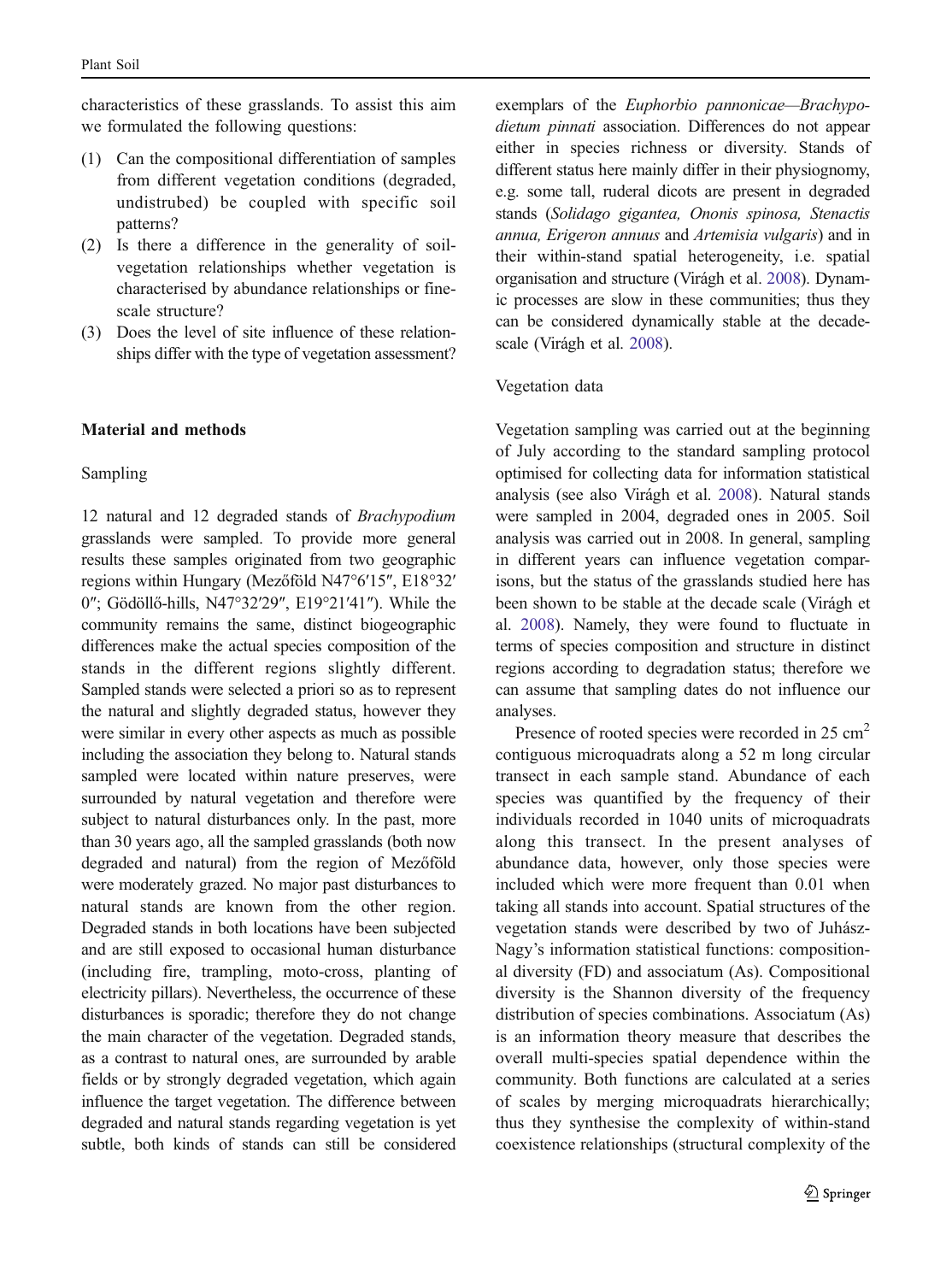community). For detailed explanation of the functions and the theoretical background of this multiscale methodology, which is based on Juhász-Nagy ' s information theory models consult Juhász-Nagy ([1976](#page-9-0), [1984](#page-9-0), [1993\)](#page-9-0), Juhász-Nagy and Podani ([1983\)](#page-9-0), and Bartha et al. ([1998,](#page-8-0) [2004](#page-8-0)).

## Soil sampling and laboratory analysis

For soil sampling, three replicate points were marked within each stand, where vegetation sampling was carried out. At each point five replicate soil samples were collected from the depths of 0 –10 and 10 –20 cm of the soil and analyses were performed separately for each depth. Exceptions are soil bulk density and penetration depth. The former was determined only from the top 0 – 5 cm, by collecting core samples with standard steal cylinders  $(0.0001 \text{ m}^3)$ . The latter was measured with a drop hammer penetrometer in the field. During each measurement a 1,000 g hammer was dropped from 50 cm height five times and subsequently, the penetration depth of the 60° cone on the 15 mm thick rod was measured (Campbell and Hunter [1986](#page-8-0); Godwin et al. [1991](#page-9-0); Herrick and Jones [2002](#page-9-0)).

Chemical attributes of the soil were determined by standard methods according to Sparks ([1996](#page-10-0)) in the laboratory after samples had been air-dried. All these analyses were conducted in the laboratories of the Research Institute for Soil Science and Agricultural Chemistry of the Hungarian Academy of Sciences, Budapest. pH was measured at 1:2.5 soil : water ratio after 1 day equilibration time,  $CaCO<sub>3</sub>$  content was determined with Scheibler-calcimeter, and plant available potassium and phosphorus were determined with ammonium lactate-acetic (AL) extraction (Diest [1963\)](#page-9-0). NH 4-N and NO 3-N were measured by steam distillation after the methods of Houba et al. [\(1990\)](#page-9-0) and Bremmer ([1965](#page-8-0)). In order to eliminate the effect of root-mass, soil organic matter was only determined in the 10 –20 cm layer with Tyurin method, which is a proxi of the Walkley-Black method (cf. Moore and Chapman [1986\)](#page-10-0).

Means and standard deviation of soil properties for the individual sampling stands are presented in Table 1 .

#### Data analysis

Before the actual analyses, abundance data and soil data were analysed using detrended correspondence analysis (DCA) to determine whether linear or

|                                                                                                                  | natural           | stands in Mezőföld                 |                                      |                   |                                     |                   |                    | degraded stands in Mezőföld natural stands in the Gödöllő-hills degraded stands in the Gödöllő-hills |
|------------------------------------------------------------------------------------------------------------------|-------------------|------------------------------------|--------------------------------------|-------------------|-------------------------------------|-------------------|--------------------|------------------------------------------------------------------------------------------------------|
| depth                                                                                                            | upper             | $10 \text{ cm}$ $10-20 \text{ cm}$ | upper 10 cm 10-20 cm                 |                   | upper 10 cm 10-20 cm                |                   | upper 10 cm        | $10 - 20$ cm                                                                                         |
|                                                                                                                  | $7.42 \pm 0.10$   | $7.62 \pm 0.09$                    | $7.33 \pm 0.16$                      | $7.52 \pm 0.10$   | $6.96 \pm 0.77$                     | $7.10 + 0.73$     | $7.23 \pm 0.28$    | $7.32 + 0.30$                                                                                        |
| soil organic matter {%}                                                                                          |                   | $6.92 \pm 1.57$                    |                                      | $8.22 \pm 0.49$   |                                     | $5.43 \pm 0.74$   |                    | $5.98 + 0.86$                                                                                        |
| calcium carbonate {%}                                                                                            | $7.36 + 4.65$     | $9.12 \pm 4.86$                    | $3.03 + 1.82$                        | $3.77 \pm 1.07$   | $3.19 + 1.77$                       | $4.26 \pm 2.49$   | $2.58 + 2.68$      | $2.82 \pm 2.45$                                                                                      |
| wailable potassium {K <sub>2</sub> O_AL, mg/kg} 360.02±72.89 193.95±26.71 259.51±65.61 180.74±35.86 299.92±89.50 |                   |                                    |                                      |                   |                                     | $241.29 + 77.80$  | $255.76 \pm 35.04$ | $141.73 \pm 19.72$                                                                                   |
| phosphorus {P <sub>2</sub> O_AL, mg/kg}                                                                          | $05.42 \pm 28.46$ |                                    | $62.73 \pm 15.50$ $125.63 \pm 28.53$ |                   | $88.33 \pm 24.76$ 68.93 $\pm 15.61$ | $55.74 \pm 16.03$ | $97.79 \pm 14.66$  | $60.11 \pm 7.83$                                                                                     |
| ammonium nitrogen {NO <sub>3</sub> -N, mg/kg}                                                                    | $16.67 \pm 15.36$ | $9.40 + 4.98$                      | $10.84 \pm 2.60$                     | $7.22 \pm 1.28$   | $7.85 \pm 1.78$                     | $5.50 \pm 0.49$   | $9.07 \pm 1.98$    | $6.61 \pm 0.89$                                                                                      |
| nitrate nitrogen {NH <sub>4</sub> -N, mg/kg}                                                                     | $19.69 \pm 12.60$ | $9.48 \pm 5.31$                    | $23.07 + 9.75$                       | $16.82 \pm 10.16$ | $7.33 + 4.72$                       | $6.41 \pm 3.03$   | $19.90 \pm 11.34$  | $8.04 \pm 3.10$                                                                                      |
| soil bulk density {g/cm <sup>3</sup> }                                                                           | $0.89 \pm 0.09$   |                                    | $0.80 + 0.04$                        |                   | $0.81 \pm 0.05$                     |                   | $0.79 \pm 0.05$    |                                                                                                      |
| penetration depth {cm}                                                                                           | $4.91 \pm 0.47$   |                                    | $6.44 \pm 1.90$                      |                   | $5.62 \pm 1.10$                     |                   | $7.01 \pm 1.47$    |                                                                                                      |
|                                                                                                                  |                   |                                    |                                      |                   |                                     |                   |                    |                                                                                                      |
|                                                                                                                  |                   |                                    |                                      |                   |                                     |                   |                    |                                                                                                      |

Table 1 Soil properties of the sampled stands. Means and standard deviations are presented. Soil organic matter was only determined in the deeper layer to eliminate the effect of

Table 1 Soil properties of the sampled stands. Means and standard deviations are presented. Soil organic matter was only determined in the deeper layer to eliminate the effect

 $\sigma$ 

root-mass. Bulk density refers to the upper 5 cm of the soil. Penetration depth was determined from the surface of the soil

coot-mass. Bulk density refers to the upper 5 cm of the soil. Penetration depth was determined from the surface of the soil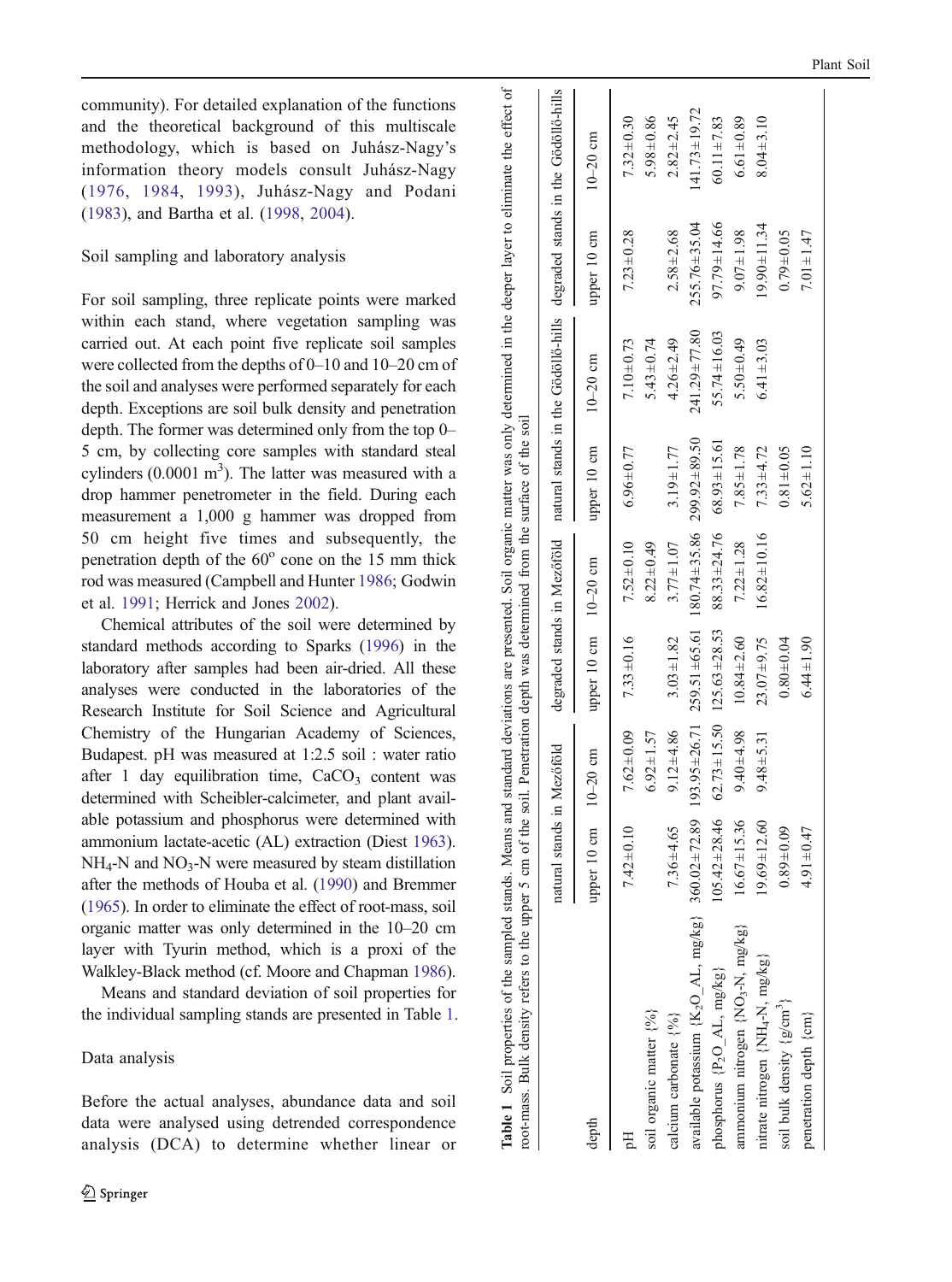<span id="page-4-0"></span>unimodal methods would be appropriate in the analyses (Lepš and Šmilauer [2003\)](#page-9-0). As the gradient length was short (1.75 and 1.62 for the first 2 axes and much less for other axes), linear ordinations, such as principal component analysis (PCA) and redundancy analysis (RDA) were applied. All analyses were carried out in the R statistical environment (R Development Core Team [2008](#page-10-0)).

First, unconstraint ordinations (principal component analyses) were undertaken to explore the similarity of stands of different naturalness in terms of geographic variation, species composition and vegetation structure. Soil variables were then projected post hoc onto the ordination, thus preserving an unbiased representation of the positions of groups of samples according to vegetation characteristics. The FactoMineR package (Husson et al. [2010\)](#page-9-0) was used for this purpose.

Second, redundancy analysis (ter Braak and Šmilauer [1998](#page-10-0); Lepš and Šmilauer P [2003](#page-9-0)) was performed with the vegan package of the R statistical environment (Oksanen et al. [2011](#page-10-0)). In these models species abundances or structural complexity measures of vegetation stands represented the response, soil variables were the explanatory variables, while location of samples regarding the two geographic regions was included as a conditioning variable with two levels referring to the two regions. The effect of conditional variables is partialled out from ordinations. This ensures that the vegetation-soil relationship was cleaned from site effects in our RDAs.

Soil variables were highly correlated, which would not have allowed any significance testing in RDA. To overcome this, first, pairwise Pearson correlation was calculated between each variable separately for abundance and vegetation structure data. Variables showing higher correlation then 0.7 were inspected. Correlated variables typically quantified the same soil parameter in different depths. For these variables (pH, calcium carbonate, phosphorus and ammonium nitrogen), values coming from different soil depths were merged (averaging vs. summing up according to meaningfulness). There was only one variable after these treatments which still showed high correlation with several others, soil organic matter content, which was removed. The procedure resulted in 10 uncorrelated variables. RDA was then performed using these variables. We also applied stepwise variable selection based on the AIC criterion to these models. Model significance, the significance of axes and that of the contribution of variables were tested using a permutation test (anova. cca function in the vegan package, also recommended for RDA), which calculates a pseudo-F value and so corresponds to the F-test statistics used for model comparison in linear modelling.

Although site effects have been removed from RDA models, proportions of variance explained by site vs. soil effects cannot be unambiguously interpreted because variable interactions would influence the values. So as to be able to interpret regional and soil effects quantitatively and separately, we carried out variance partitioning on the reduced models (varpart function in vegan package; Borcard et al. [1992\)](#page-8-0).

#### Results

Comparisons of vegetation stands based on species abundance

PCA resulted in distinct groups separated by region and by the level of disturbance (natural vs. slightly degraded) (Fig. 1). The first axis explained 20.25% of the total variance in species composition. This axis



Fig. 1 Results of the PCA ordination of the sampling stands based on species abundance data. Circles refer to Mezőföld region, triangles to the Gödöllő region. Filled symbols indicate natural stands, open symbols degraded ones. Soil variables are added as supplementary variables. Abbreviations: CC—calcium carbonate, K—available potassium, som—soil organic matter, N—nitrate nitrogen, A—ammonium nitrogen, P—phosphorus, Bd - soil bulk density, Pd—penetration depth. Numbers refer to the depth samples were taken of: 1—upper 10 cm, 2–10–20 cm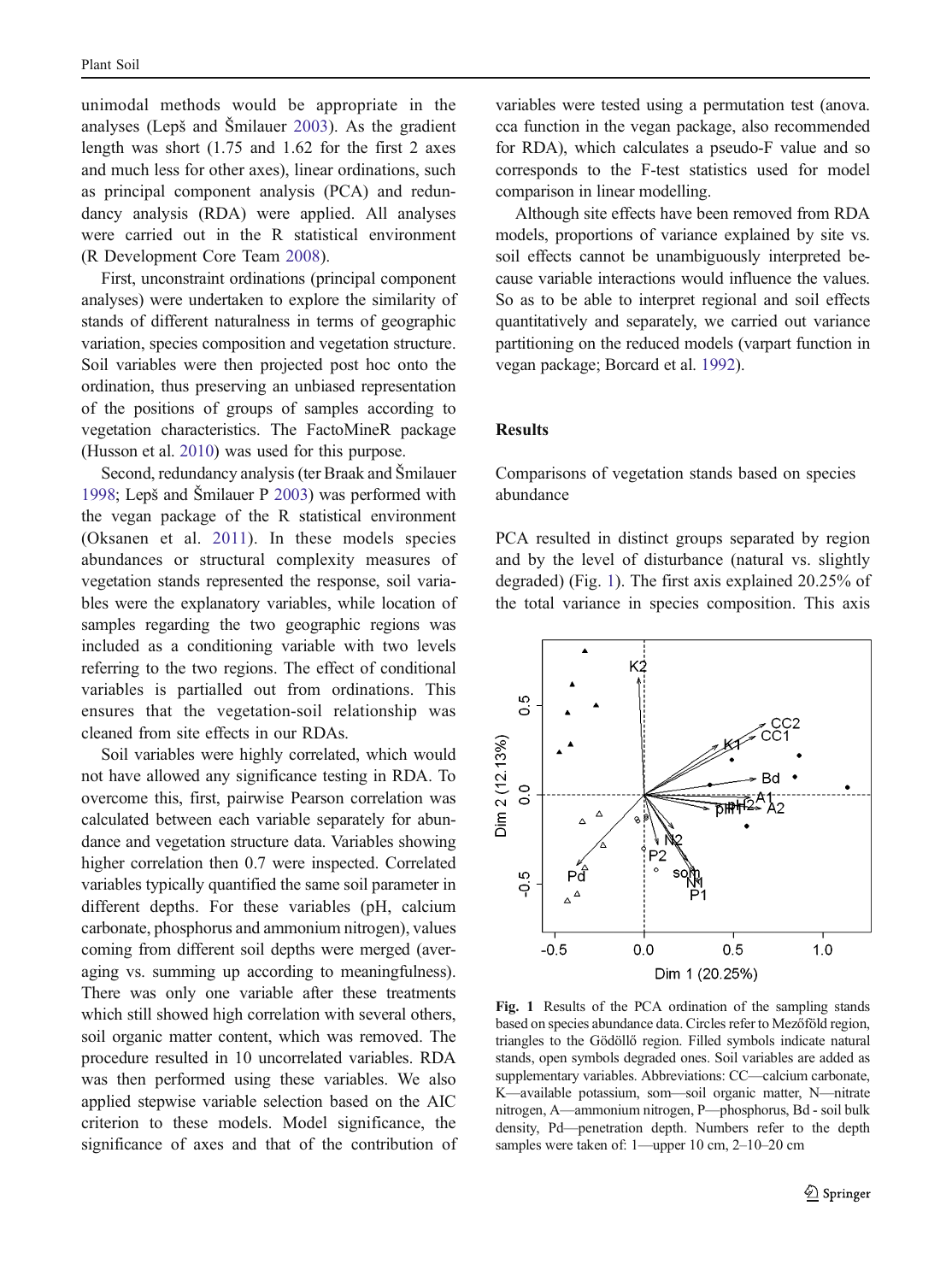can be interpreted as the main gradient differentiating our stands according to their geographic locations. Degraded stands from different regions were closer in the multivariate space than natural stands, i.e. they exhibited less compositional variability. At the same time their segregation according to geographic locations was still apparent. The second axis explained 12.13% of the variance, and this axis differentiated our stands according to the level of (past) disturbance (natural vs. disturbed/degraded states).

According to the post hoc projection of all measured soil attributes onto the PCA ordination, sample groups differentiated by species abundances also possess distinct soil characteristics (Fig. [1](#page-4-0)). One of the groups containing natural samples from undisturbed/protected sites (Mezőföld region) were characterised with higher pH, higher amount of available potassium in the top 10 cm of the soil (K1) and ammonium nitrogen (A1, A2), calcium carbonate (CC1, CC2) in both depths, as well as with higher bulk density (Bd) and lower penetration depth (Pd). The other group containing natural stands (from the Gödöllő-hill region) could be characterised with higher amount of potassium in the deeper layer of the soil. At the same time lower Pd, available phosphorus (P1, P2) and nitrate nitrogen (N1, N2) contents were indicated. Degraded stands, in contrast were characterized with increased nutrient levels both regarding phosphorus and nitrate nitrogen, as well as with more soil organic matter and greater penetration depth. These samples were located on the lower end of the potassium gradients regardless of the depth where the sample was taken, as well as at the lower end of the pH, calcium carbonate and ammonium nitrogen content and bulk density gradient. The latter was especially pronounced in the case of the degraded site in the Gödöllő-hills region.

Redundancy analysis (RDA) followed by stepwise variable selection underlined the importance of baserock related soil characteristics: potassium levels in different depths and calcium-carbonate content (Fig. 2). The relationship between vegetation and soil was significant according to the model as well as the first three axes (Table [2\)](#page-6-0). All the variables had significant contribution to the model according to the permutation test. When the effect of location (regions) has been partialled out the main separation occurred according to degradation status with natural stands having higher levels of base-rock related



Fig. 2 Segregation of natural stands from degraded ones according to soil variables selected by forward selection procedure in redundancy analysis. Symbols and abbreviations as in Fig. [1](#page-4-0)

substances. Variance partitioning also showed a strong site effect, comparable in explanatory potential to the soil variables.

Relationships between soil properties and vegetation degradation based on fine-scale spatial structure of the plant community

According to the simultaneous analyses of soil and vegetation data based on stand-scale spatial structure by PCA and RDA, samples formed two major groups (Figs. [3](#page-6-0) and [4](#page-7-0)). Both analyses resulted in the separation of natural and disturbed stands. The projection of soil variables onto the results of the PCA revealed that the first axis was negatively correlated with the bulk density gradient, with increasing concentration of calcium carbonate, potassium and ammonium nitrogen. This direction was coupled with natural stands. At the same time, the first axis and thus the location of degraded stands was positively correlated with penetration depth, as well as with the increasing content of soil organic matter, nitrate-nitrogen and available phosphorus.

The model resulting from redundancy analysis and subsequent variable selection contained only one soilrelated variable, bulk density, which was also significant (Fig. [4](#page-7-0)). It was apparent that natural stands appeared in a more compact group along the revealed gradient than degraded ones, thus showing less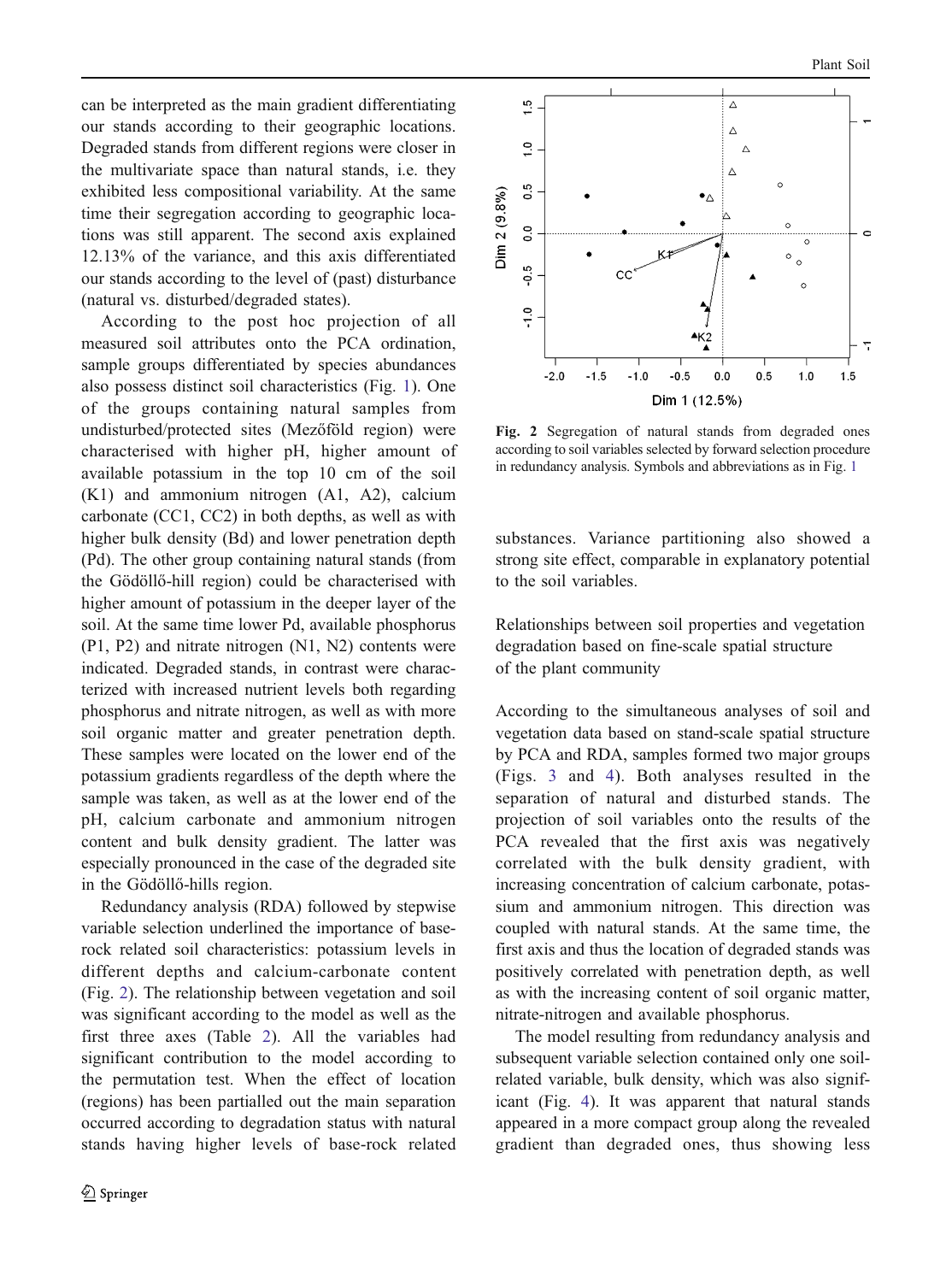| moder for subclurar descriptors, increased only one axis details<br>are shown. Significance has been tested using permutation tests |                            | constraints, it was possible to compare the proportions of<br>variance explained by the different variable sets  |                        |
|-------------------------------------------------------------------------------------------------------------------------------------|----------------------------|------------------------------------------------------------------------------------------------------------------|------------------------|
|                                                                                                                                     |                            | Abundance data                                                                                                   | Structural descriptors |
| Validity of the model                                                                                                               |                            |                                                                                                                  |                        |
| Significance of the model (p-value)                                                                                                 |                            | 0.005                                                                                                            | 0.005                  |
| Axis 1                                                                                                                              | Variance explained $(\% )$ | 12.540                                                                                                           | 25.430                 |
|                                                                                                                                     | Significance (p-value)     | 0.005                                                                                                            | 0.01                   |
| Axis 2                                                                                                                              | Variance explained $(\% )$ | 9.829                                                                                                            |                        |
|                                                                                                                                     | Significance (p-value)     | 0.005                                                                                                            |                        |
| Axis 3                                                                                                                              | Variance explained $(\% )$ | 4.418                                                                                                            |                        |
|                                                                                                                                     | Significance (p-value)     | 0.015                                                                                                            |                        |
| Variables (p-value)                                                                                                                 |                            | potassium in the upper layer<br>$(0.04)$ , potassium in the lower<br>$layer(0.01)$ , calcium carbonate<br>(0.01) | bulk density $(0.03)$  |
| Variance partitioning                                                                                                               |                            |                                                                                                                  |                        |
| Proportion explained (Adjusted $R^2$ )                                                                                              | site effect                | 0.085                                                                                                            | $-0.016$               |
|                                                                                                                                     | joint effect               | 0.048                                                                                                            | $-0.027$               |
|                                                                                                                                     | soil variables             | 0.132                                                                                                            | 0.228                  |
|                                                                                                                                     | residuals                  | 0.735                                                                                                            | 0.816                  |

<span id="page-6-0"></span>Table 2 Statistical summary of the RDA models. Explained variances per axes refer to the species-environment relationship. There was only one soil parameter retained in the reduced model for structural descriptors, therefore only one axis' details

(anova.cca function in the vegan package of R statistical environment, also recommended for RDA). As sites were included as conditioning variables and soil variables as constraints, it was possible to compare the proportions of

variation in bulk density. Variance partitioning has shown that site identity has no effect in this setting (Adjusted  $\mathbb{R}^2$  below 0; Table 2).



Fig. 3 Result of the PCA of the stands based on fine-scale community structure with soil data displayed as supplementary variables. Symbols and abbreviations as in Fig [1](#page-4-0)

## **Discussion**

It has been long known that specific species and plant communities can be linked to specific soil attributes (Goodall [1989](#page-9-0)–2005; Maccherini [2006a,b](#page-9-0); Bohlman et al. [2008](#page-8-0)). Our results have revealed that soil consistently mirrors even slight degradation of vegetation, independently of whether vegetation is characterized by abundance or structure. Severe vegetation degradation has already been shown to be accompanied by soil changes (Müller et al. [2004;](#page-10-0) Myklestad [2004;](#page-10-0) Li et al. [2009,](#page-9-0) but Lindell et al. [2010\)](#page-9-0), but has not been shown for so low level degradation as in our case, where both states of our stands can still be regarded as belonging to the same plant association. Elberling et al. [\(2008](#page-9-0)) have shown that variation in soil characteristics within a plant community can be as large as those between communities. Our study offers an explanation for that by demonstrating that soil conditions differ within the same community according to degradation stages. Furthermore, our study has indirectly shown that this variance in soil conditions is characteristic to natural stands, since more degraded stands were closer in the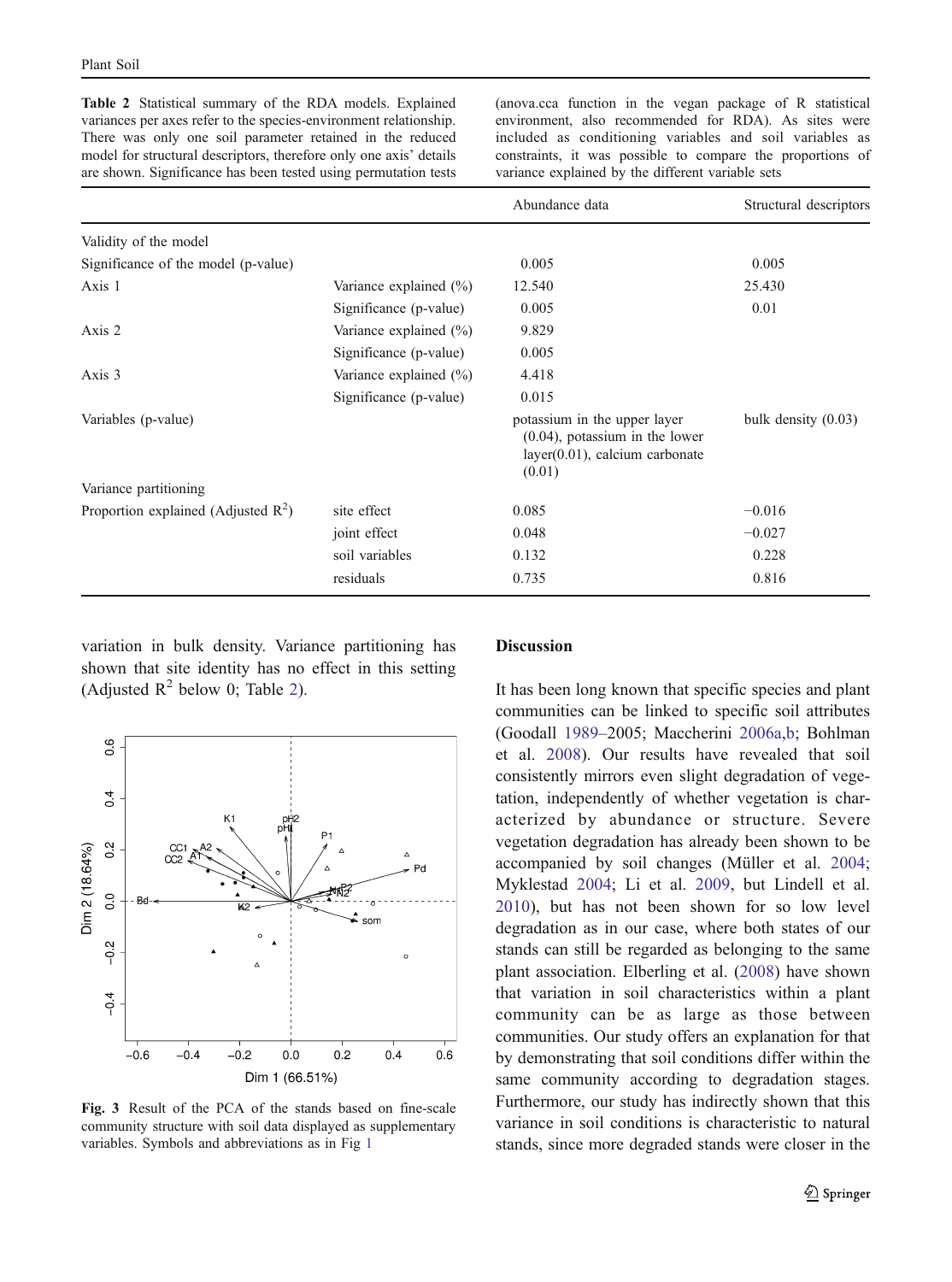<span id="page-7-0"></span>

Fig. 4 RDA analysis of vegetation structure and soil. Previous vegetation analysis (Virágh et al. [2008](#page-10-0)) revealed that two stands within degraded ones and two within natural ones as assessed a priori, have vegetation structural characteristics typical to the other status. To keep consistence these are marked according to their a priori classification, but we added arrows pointing towards the symbols representing these, so that their apparent mislocation along the degraded-natural gradient is cleared. If we take the a posteriori, vegetation analysis-based classification for them, degraded and natural stands are even better differentiated. Symbols and abbreviations as in Fig. [1](#page-4-0)

virtual space formed by explanatory variables both regarding species composition and soil parameters, although interestingly this did not apply to vegetation structure. A homogenisation effect of degradation is well known in plant and animal communities (McKinney and Lockwood [1999](#page-9-0); Lougheed et al. [2008\)](#page-9-0), and recently a few studies have observed a similar pattern in soils, too (Wiesmeier et al. [2009](#page-10-0); Lin et al. [2010\)](#page-9-0).

Site effects were much stronger, comparable to the explanatory power of soil variables when abundance relationships were studied. This can be seen first of all on PCA ordinations, where the first axis separates the sites, when abundance patterns are studied, secondly in the results of variance partitioning. On the contrary, there is no such separation for structural descriptors. The fact that the relationship between plant abundance patterns and soil variables changes with geographic location is well-known from previous literature as well (Hájková et al. [2007](#page-9-0); van Dobben and de Vries [2010](#page-10-0)). Kalusová et al. ([2009](#page-9-0)) have even found that site-related factors explain more from the variance in species abundances than soil parameters even within one region. The response as assessed by the structural descriptors did not depend on species identities, which allows direct comparison even among sites that do not share species at all (Bartha et al. [1998](#page-8-0); Bartha [2008\)](#page-8-0). This is also reflected in our results with structural vegetation descriptors: site identity did not influence ordination and therefore variance partitioning was actually not necessary. However, this structural vegetation assessment has never been used in soil-vegetation studies before. According to our results it is a promising tool for investigations of soil-vegetation patterns together over biogeographic regions as well.

Ordination plots (PCA) with all the soil variables added, show similar pattern for both kinds of vegetation descriptors, while the soil variables that were retained in the models after variable selections (in RDA) differ. One typical pattern was associated with the influence of base rock on the soil, which also provided the significant explanatory variables for the abundance-related separation of stands. Substances coming from the base rock  $(CaCO<sub>3</sub>$  and potassium) were associated with natural stands, while increased amount of nutrients in the soil was linked to degraded stages. Clay and calcareous loess is naturally rich in calcium carbonate and potassium (Mengel and Rahmatullah [1998](#page-9-0)); therefore it is reasonable that their presence indicates natural stands in our case. This is also the reason for pH increasing towards natural stands. Indeed, calcareous grasslands are often species rich in the temperate zone (Marrs [1993;](#page-9-0) Basnou et al. [2009\)](#page-8-0). Furthermore Critchley et al. [\(2002](#page-9-0)) have shown that species richness is higher if less nitrogen and phosphorus is present in their soil. Janssens et al. [\(1998](#page-9-0)), for example, reported that increased available potassium content is related to greater diversity in grasslands. A higher amount of other base-rock related cations in the soil is reported to be coupled with higher species diversity also (Amorim and Batalha [2008\)](#page-8-0). However, there is a difference whether the cations come from the substrate, to which the community is adapted, or from fertilisation. In the latter case an increased level of potassium is often accompanied with degradation (Critchley et al. [2002](#page-9-0); Spiegelberger et al. [2010](#page-10-0)).

The two physical parameters, penetration depth and bulk density pointed to opposite directions in the ordination space (PCA), which is reasonable since they measure soil structure from opposite points of view. The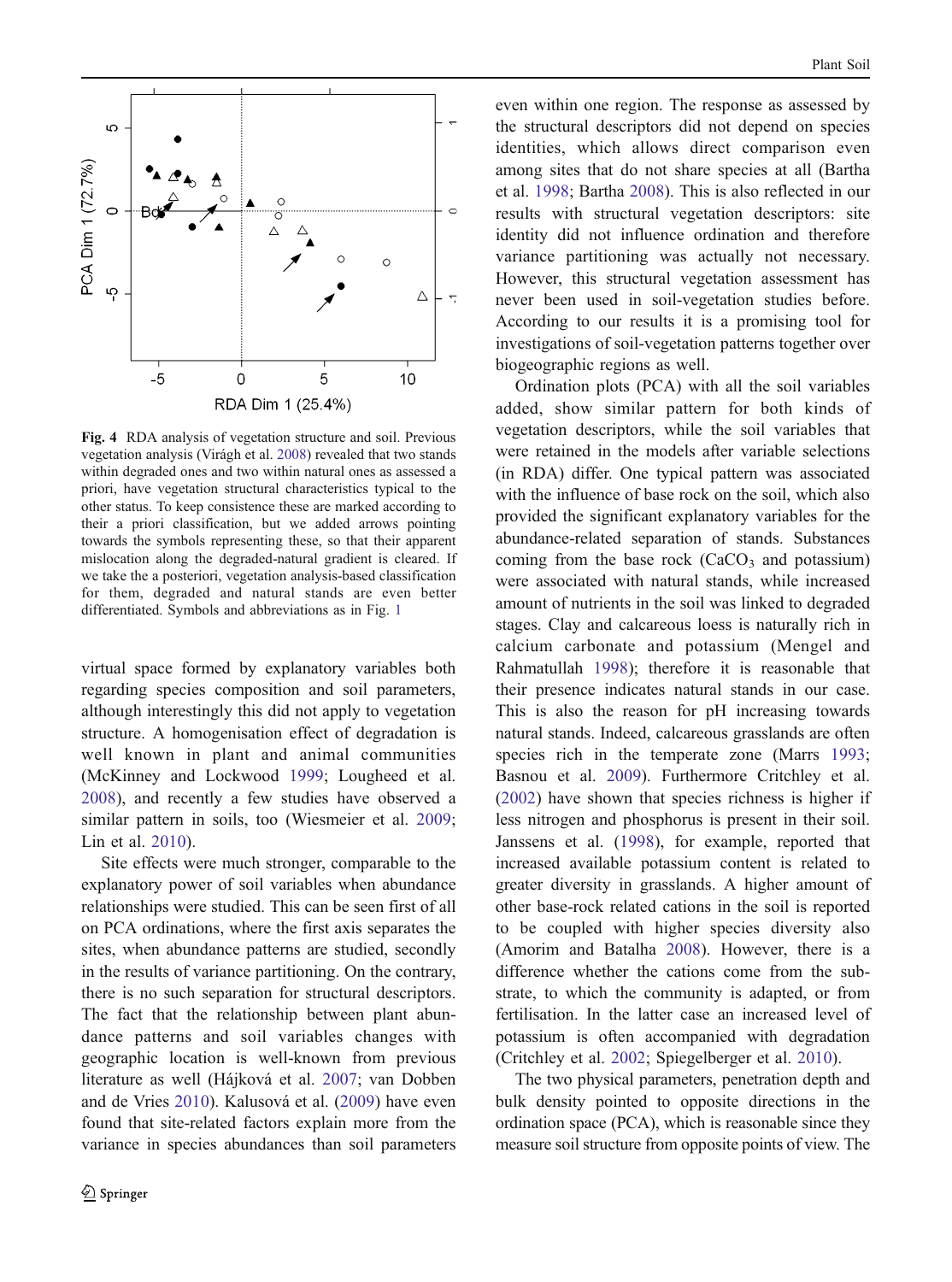<span id="page-8-0"></span>former also proved to be the sole significant explanatory variable of degradation, when assessed with structural descriptors. Bulk density was always greater and penetration depth was lower in natural stands, and thus these appeared to have more compact soils (Arshad et al. 1996, Lal [1994\)](#page-9-0). Such a pattern is not typical in previous studies; increased bulk density and lower penetration depth have usually been associated with degradation (van Haveren [1983](#page-10-0), Pei et al. [2008](#page-10-0); Stavi et al. [2008](#page-10-0)). However, the cited papers deal with degradation due to grazing, where trampling makes soils under more heavily used pastures more compact. In our case, in one of the regions, both kinds of stands have been exposed to grazing in the past, while none were grazed in the other region. Therefore, differences in bulk density after the removal of site identity have to be the result of other effects. In our case, past and mild land use, as well as the use of the surrounding arable fields characterise degraded locations. It might be the encroachment of tall forbs as weeds and occasional human disturbances, which loosen up the soil at these sites and then result in the lower bulk density of the soil. At the same time, increased bulk density might (further) favour the establishment of weeds that have a wider tolerance than species of the original community.

Vegetation structure seems to reflect soil structure, rather than chemistry, since the only significant variable determining the division between natural and degraded stands was bulk density. It is again a marked difference compared to the case when vegetation was assessed by species abundances. Interestingly, it was exactly bulk density, where larger within-community variation than variation between communities has been observed (Elberling et al. [2008\)](#page-9-0). Our results imply that structural differences among stands of the same community, which are often present (Bartha 2008; Virágh et al. [2008\)](#page-10-0), can potentially explain such variation.

#### Conclusions

Even slight vegetation degradation was found to be accompanied by characteristic changes in the soil independently of the approach used to assess vegetation character. However, differences in the nature of the relationship according to assessment type were also discernible. When abundance was used as vegetation descriptor site differences were important, while they had no effect when structural descriptors were used. There was also a difference in the identity of significant explanatory variables. Higher levels of base-rock related soil variables differentiated natural stands from degraded ones when abundance was used, while a structural soil property in the case of structural vegetation descriptors. Therefore, we recommend considering structural characterisation of vegetation in studies of vegetation-soil relationships, because this is not sensitive to biogeographic differences, but is more sensitive to minor differences in vegetation status. Furthermore, results also imply that it probably reflects differences in soil structure better than species composition.

Acknowledgement We thank all our PhD students and assistants for their valuable help during data collection in the field. This project is supported by the Hungarian Research Fund (OTKA) grant no. K-62338.

#### References

- Amorim PK, Batalha MA (2008) Soil chemical factors and grassland species density. Braz J Biol 68:279–285
- Arshad MA, Lowery B, Grossman B (1996) Physical test for monitoring soil quality. In: Jones AJ, Doran JW (eds) Methods for assessing soil quality. SSSA, Madison, Wisconsin, USA, pp 123–141
- Bartha S (2008) Beyond trivial relationships: on the hidden aspects of biodiversity. Folia Geobot 43:371–382
- Bartha S, Campetella G, Canullo R, Bódis J, Mucina L (2004) On the importance of fine-scale spatial complexity in vegetation restoration. Int J Ecol Environ Sci 30:101–116
- Bartha S, Czárán T, Podani J (1998) Exploring plant community dynamics in abstract coenostate spaces. Abstr Bot 22:49–66
- Basnou C, Pino J, Smilauer P (2009) Effect of grazing on grasslands in the Western Romanian Carpathians depends on the bedrock type. Preslia 81:91–104
- Bobbink R, Willems JH (1987) Increasing dominance of Brachypodium pinnatum (L.) Beauv. in chalk grasslands: a threat to a species-rich ecosystem. Biol Conserv 40:301–314
- Bobbink R, Willems JH (1992) Restoration management of abandoned chalk grassland in the Netherlands. Biol Divers Conserv 57:1–21
- Bohlman SA, Laurance WF, Laurance SG, Nascimento HEM, Fearnside PM, Andrade A (2008) Importance of soil, topography and geographic distance in structuring central Amazonian tree communities. J Veg Sci 19:863–874
- Borcard D, Legendre P, Drapeau P (1992) Partialling out the spatial component of ecological variation. Ecology 73:1045–1055
- Bremmer JM (1965) Inorganic forms of nitrogen. In: Black CA (ed) Methods of Soil Analysis. Agron 9:1179–1237
- Campbell DJ, Hunter R (1986) Drop-cone penetration in situ and on minimally disturbed soil cores. J Soil Sci 37:153– 163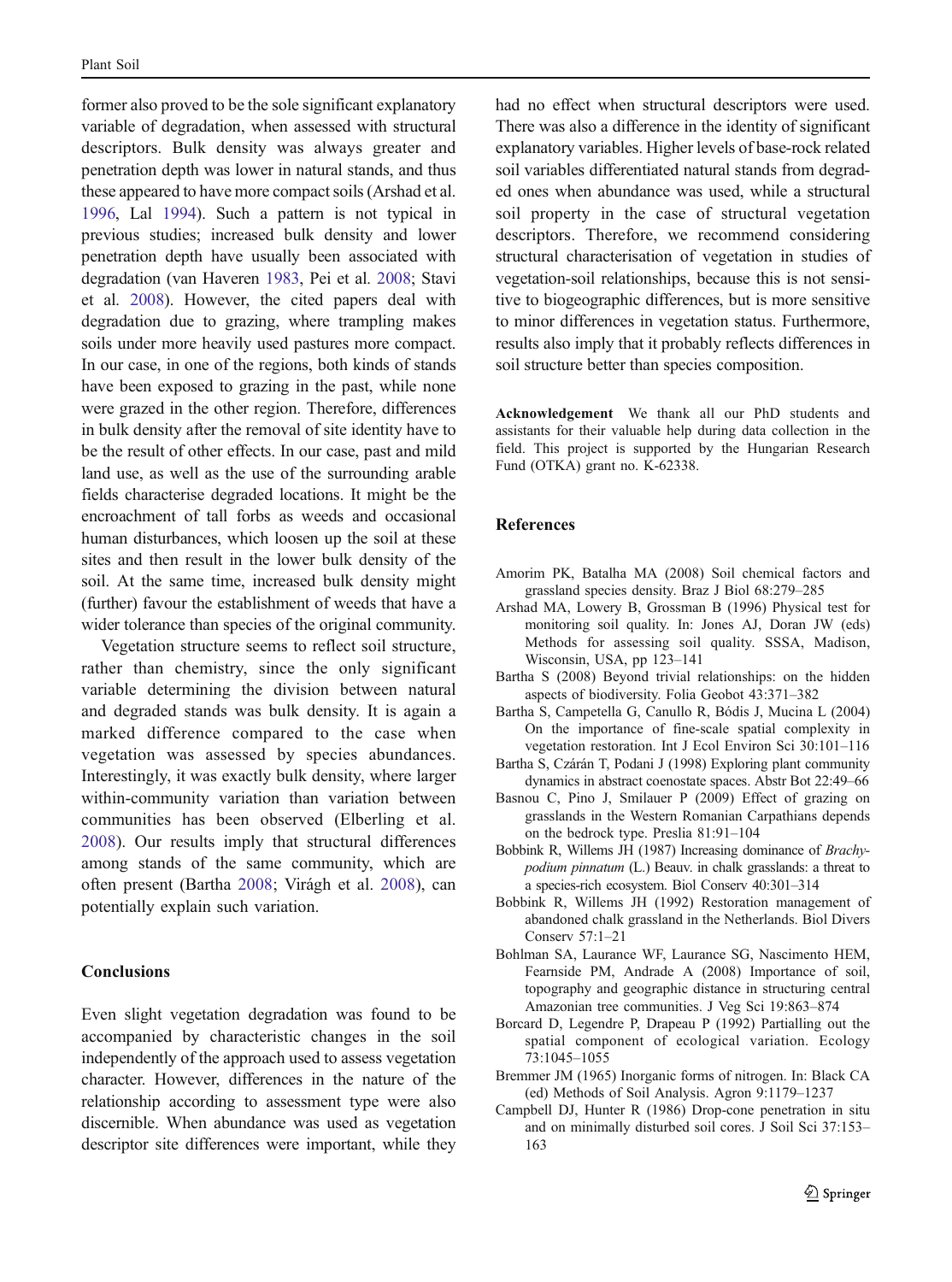- <span id="page-9-0"></span>Campetella G, Canullo R, Bartha S (2004) Coenostate descriptors and spatial dependence in vegetation – derived variables in monitoring forest dynamics and assembly rules. Community Ecol 5:105–114
- Cheng X, An S, Chen J, Li B, Liu Y, Liu S (2007) Spatial relationships among species, above-ground biomass, N, and P in degraded grasslands in Ordos Plateau, northwestern China. J Arid Environ 68:62–667
- Costa FR, Magnusson CWE, Luizão RC (2005) Mesoscale distribution patterns of Amazonian understorey herbs in relation to topography, soil and watersheds. J Ecol 93:863–878
- Critchley CNR, Chambers BJ, Fowlert JA, Sanderson RA, Bhogal A, Rose SC (2002) Association between lowland grassland plant communities and soil properties. Biol Conserv 105:199–215
- Diest A (1963) Soil test correlation studies on New Jersey soils: 2. A modified ammonium-lactate-acetic-acid method for measuring soil nutrients. Soil Sci 93:337–341
- Elberling B, Tamstorf MP, Michelsen A, Arndal MF, Sigsgaard C, Illeris L, Bay C, Hansen BU, Christensen TR, Hansen ES, Jakobsen BH, Beyens L (2008) Soil and plant community-characteristics and dynamics at Zackenberg. Adv Ecol Res 40:223–248
- Fekete G, Virágh K, Aszalós R, Orlóci L (1998) Landscape and coenological differentiation in Brachypodium pinnatum grassland. Coenoses 13:39–53
- Godwin RJ, Warner NL, Smith DLO (1991) The development of a dynamic drop-cone device for the assessment of soil strength and the effects of machinery traffic. J Agric Eng Res 48:123–131
- Goodall DW (ed) (1989–2005) Ecosystems of the World. Book Series, Elsevier
- Gough L, Osenberg CW, Gross KL, Collins SL (2000) Fertilization effects on species density and primary productivity in herbaceous plant communities. Oikos 89:428–439
- Hájková P, Hájek M, Apostolova I, Zelený D, Dítě D (2007) Shifts in the ecological behaviour of plant species between two distant regions: evidence from the base richness gradient in mires. J Biogeogr 35:282–294
- Harrison KA, Bargett RD (2010) Influence of plant species and soil conditions on plant-soil feedback in mixed grassland communities. J Ecol 98:384–395
- Herrick JE, Jones TJ (2002) A dynamic cone penetrometer for measuring soil penetration resistance. Soil Sci Soc Am J 66:1320–1324
- Horváth A (2010) Validation of description of the xeromesophilous loess grassland association, Euphorbio pannonicae – Brachypodietum pinnati. Acta Bot Hung 52:103– 122
- Houba VJG, Novozamsky L, Lexmond TM, van der Lee JJ (1990) Applicability of 0.01 M CaCl 2 as a single extraction solution for the assessment of the nutrient status of soils and other diagnostic purposes. Commun Soil Sci Plant Anal 21:2280–2290
- Husson F, Josse J, Le S, Mazet J (2010). FactoMineR: Multivariate Exploratory Data Analysis and Data Mining with R. R package version 1.14. [http://CRAN.R-project.](http://CRAN.R-project.org/package=FactoMineR) [org/package=FactoMineR](http://CRAN.R-project.org/package=FactoMineR)
- Janssens F, Peters A, Tallowin JRB, Bakker JP, Bekker RM, Fillat F, Oomes MJM (1998) Relationship between soil chemical factors and grassland diversity. Plant Soil 202:69–78
- Juhász-Nagy P (1976) Spatial dependence of plant populations. Part 1. Equivalence analysis (an outline for a new model). Acta Bot Acad Sci Hung 22:61–78
- Juhász-Nagy P (1984) Spatial dependence of plant populations. Part 2. A family of new models. Acta Bot Acad Sci Hung 30:363–402
- Juhász-Nagy P (1993) Notes on compositional diversity. Hidrobiologia 249:173–182
- Juhász-Nagy P, Podani J (1983) Information theory methods for the study of spatial processes in succession. Vegetatio 51:129–140
- Kalusová V, Le Duc MG, Gilbert JC, Lawson CS, Gowing DJG, Marrs RH (2009) Determining the important environmental variables controlling plant species community composition in mesotrophic grasslands in Great Britain. Appl Veg Sci 12:459–471
- Lal R (1994) Soil Erosion Research Methods. Soil and Water Conservation Society. CRC Press, Boca Raton, Florida, USA
- Laurance SGW, Laurance WF, Andrade A, Fearnside PM, Harms KE, Vincentini A, Luizao RCC (2010) Influence of soils and topography on Amazonian tree diversity: a landscape-scale study. J Veg Sci 21:96–106
- Lepš J, Šmilauer P (2003) Multivariate Analysis of Ecological data using CANOCO. Cambridge Univ Press 269 pp.
- Li FR, Zhao WZ, Liu JL, Huang ZG (2009) Degraded vegetation and wind erosion influence soil carbon nitrogen and phosphorus accumulation in sandy grasslands. Plant Soil 317:79–92
- Li WQ, Liu XJ, Khan MA, Gul B (2008) Relationship between soil characteristics and halophytic vegetation in coastal region of North China. Pak J Bot 40:1081–1090
- Lin Y, Hong M, Han G, Zhao M, Bai Y, Chang SX (2010) Grazing intensity affected spatial patterns of vegetation and soil fertility in a desert steppe. Agric Ecosyst Environ 138:282–292
- Lindell L, Astrom M, Oberg T (2010) Land-use versus natural controls on soil fertility in the Subandean Amazon, Peru. Sci Total Environ 408:965–975
- Lougheed VL, Mcintosh MD, Parker CA, Stevenson RJ (2008) Wetland degradation leads to homogenization of the biota at local and landscape scales. Freshw Biol 53:2402–2413
- Maccherini S (2006a) Small-scale spatial structure in a remnant calcareous grassland. Belg J Bot 139:103–144
- Maccherini S (2006b) Factors associated with species richness in a remnant calcareous grassland. Grassland Sci 52:181– 184
- Marrs RH (1993) Soil fertility and nature conservation in Europe: Theoretical considerations and practical management solutions. Adv Ecol Res 24:241–300
- McKinney ML, Lockwood JL (1999) Biotic homogenization: a few winners replacing many losers in the next mass extinction. Trends Ecol Evol 14:450–453
- Mengel K, Rahmatullah HD (1998) Release of potassium from the silt and sand fraction of loess-derived soils. Soil Sci 163:805–813